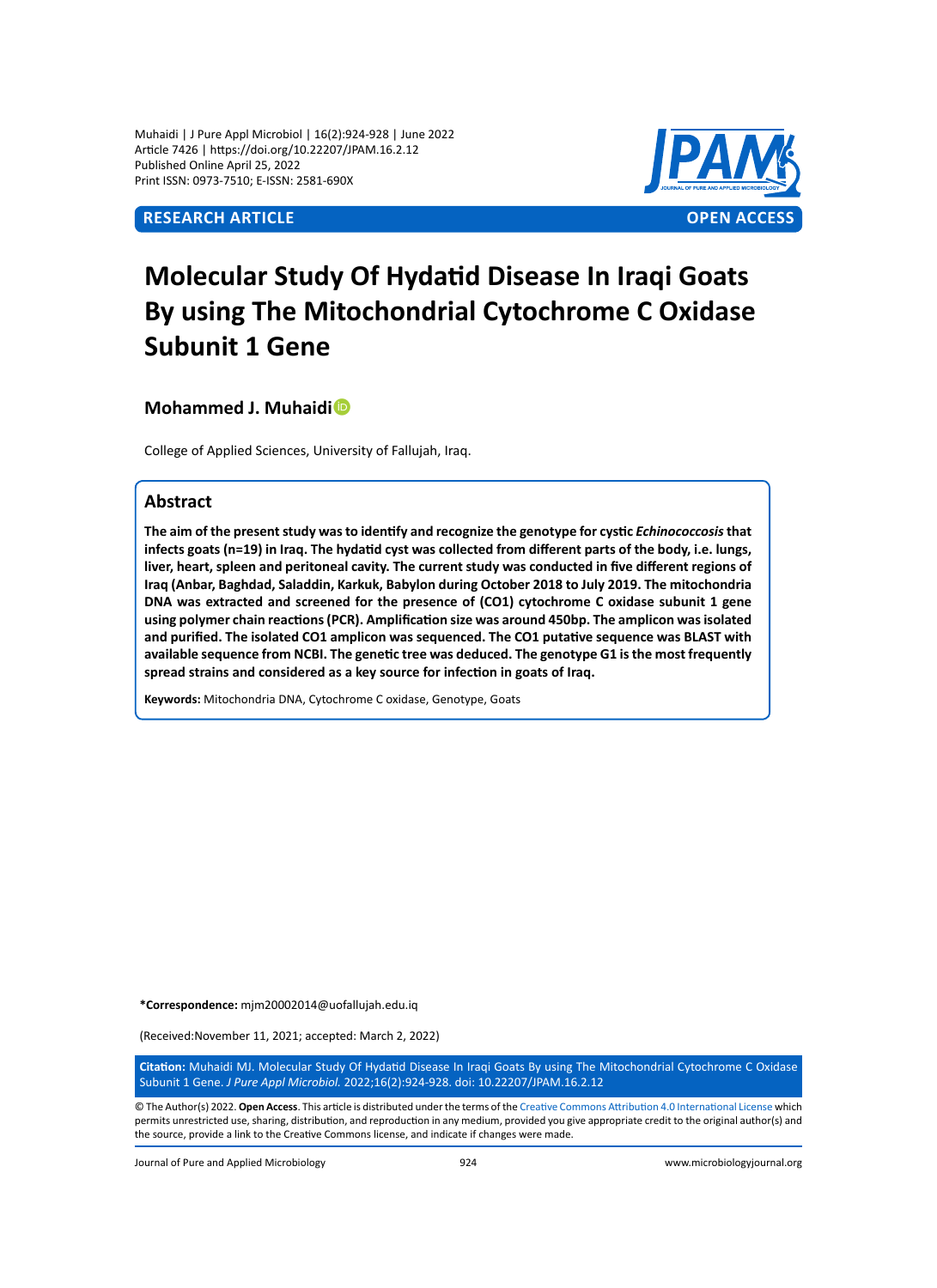#### **Introduction**

*E. granulosus* causes Hydatid Cyst disease in goats. $1$  The prevalence of disease spreading is significantly high worldwide. Hence, it is also considered as one of the significant zoonotic diseases. $1,2$  The goats can be infected by consumption of infected water and food.<sup>3</sup> The contamination can be spread through infected dogs litter containing eggs of worms.3

The mutations in the *E. granulosus* strains can affect the characteristics, life circle, evolution rate of disease, drug sensitivity, drugs evolution against this disease in Iraq.<sup>4</sup> Cystic Echinococcosis is considered as one of the most significant pandemic diseases that have an important hazard for human beings and finally to animal health.<sup>5-9</sup> Recently, about 10 genotypes (range from G1 to G10) have been diagnosed internationally depending on nucleotide sequence using genes for ND1 and CO1. This disease was found to be infect various animals such as camels, pigs, sheep, cattle, horses, cervids, and goats.<sup>10-15</sup>

The genotype G1 reported to infect human beings as well as sheep and cattle.<sup>16</sup> For genotype recognisation, number of marker genes and various advanced techniques are commonly used in many countries. $17$  The strain causing hydatid cyst disease in Iraqi Goats has been identified based on the ND1 gene sequences. Similar gene can be used to detect the G1 strain in goat.<sup>19</sup> The aim of the current study was to identify and recognize the cystic echinococcosis genotype that infects goats in Iraq. The PCR technique was used to recognize the minor strains which depending on CO1 gene amplification.

# **Materials and Methods Sample Collection**

The current study was conducted in five different regions of Iraq. Anbar, Baghdad, Saladdin, Karkuk, Babylon during October 2018 to July 2019. The samples (n=19) were obtained through custom massacres and from veterinarians, who contributed to goats infected diagnosis with Hydatid cyst where the samples were collected by me in the field.

## **Sample Preparation and Protoscoleces Isolation**

The isolated cyst was washed twice with normal saline to remove contamination. Further, the cyst was washed with 70% ethanol as per the protocol described by Mc-Manus and Smyth.<sup>20</sup> Each Hydatid Cyst was divided into two regions, viz. Outer cover and internal liquid containing protoscoleces. The protoscoleces were extracted using 10 ml sterile syringes into new sterile containers. The Hydatid Cyst was opened vertically and the liquids were separated. The protoscoleces were collected in a new sterilized container. The liquids was centrifuged at speed (3000) revolutions per minute (rpm), room temperature, for ten minutes. The whole protoscoleces pellet was collected. For isolation of germinal membrane, the procedure described by the Rishi and McManus<sup>21</sup> was followed. The germinal membrane was washed twice by using (pH 2) Hanks Saline which contains 0.2% Pepsin(W/V). Followed by centrifugation at speed (3000) revolutions per minute rpm RT for ten minutes. The remaining protoscoleces were collected as a pallet. The pallet was washed 3 times with normal saline and centrifuged to decant the liquid. The protoscoleces pallet was stored by using (70%) ethanol at 4°C for further processing.

#### **DNA Extraction from Protoscoleces**

The stored protoscoleces was washed with phosphate buffer saline to remove ethanol. The samples were subjected for the DNA extraction<sup>21</sup> using a Wizard purification DNA kit (USA).22,23 Briefly, around 20 ng sample were used for the DNA extraction. The extracted DNA were evaluated for the presence of mitochondrial cytochrome C oxidase subunit 1 (CO1) gene. Amplified CO1 gene by using CO1 specific primers according to the procedure of PCR $^{24}$  (Table 1).

The PCR condition was as follows denaturation temperature at 94°C for 5 minutes

|  |  | Table 1. The primers of (CO1) gene |  |  |
|--|--|------------------------------------|--|--|
|--|--|------------------------------------|--|--|

| Sequence of primer                    | Sense    | Size   |
|---------------------------------------|----------|--------|
| 5'-TTT TTT GGG CAT CCT GAG GTT TAT-3' | Forwards | 450 bp |
| 5'-TAA AGA AAG AAC ATA ATG AAA ATG-3' | Reverses | 450 bp |

Journal of Pure and Applied Microbiology 925 www.microbiologyjournal.org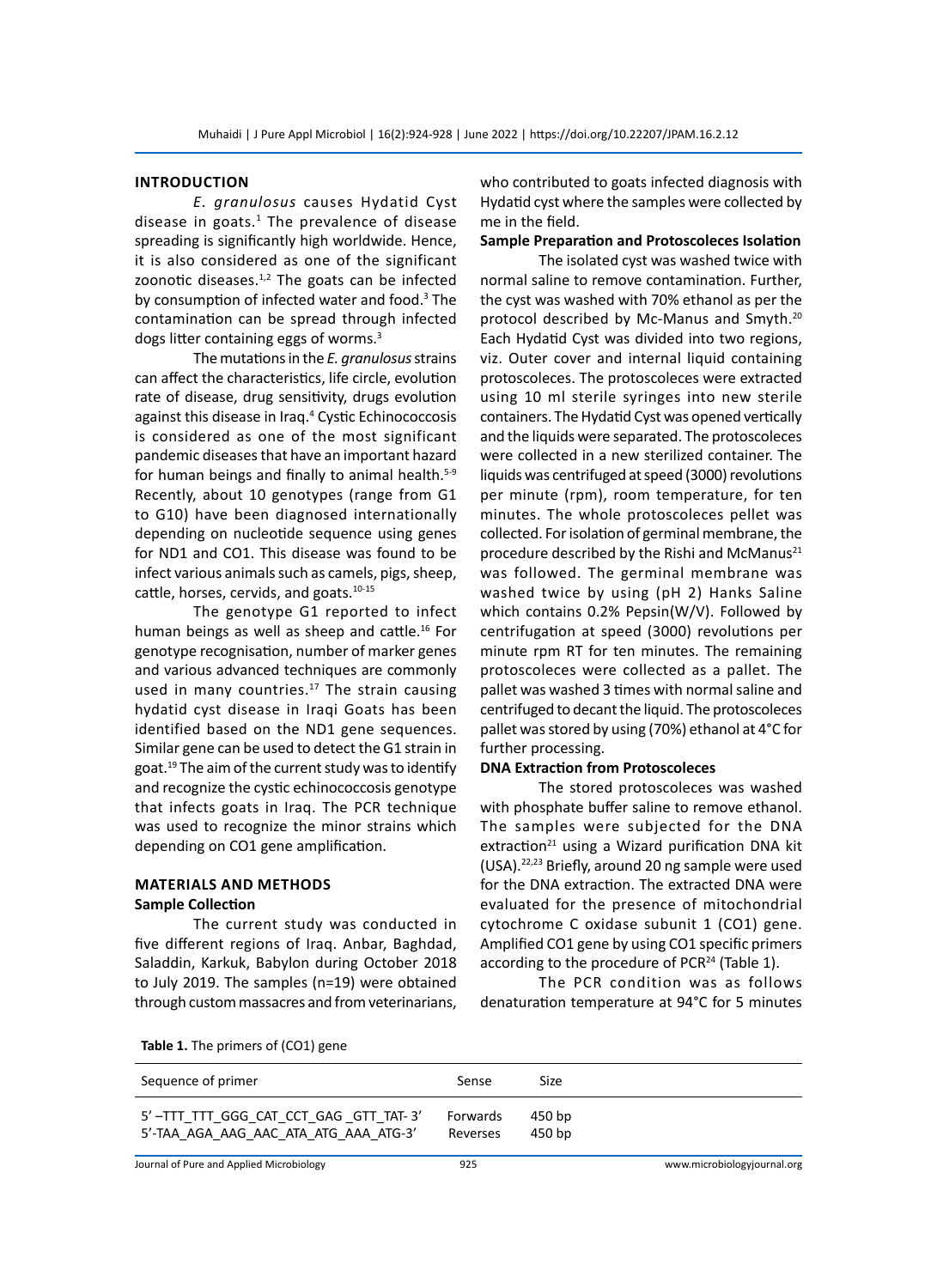then followed by 35 cycles of three steps. These three steps were denaturation at a temperature 94°C for 45 seconds, followed annealing step at temperature 58°C for 45 seconds and finally extension step at temperature 72°C for 45 seconds. These steps were followed by a final step for extension at temperature 72°C as extra time for 7 minutes.

## *In silico* **analysis of CO1 gene**

After CO1 gene amplification, the applicant was obtained and proceeded for extraction from the gel. The extracted amplicon was sequenced and BLAST with the reference CO1 sequences available in NCBI (www.ncbinlm.n.h.gov)

## **Results**

The extracted DNA from 19 Hydatid Cyst samples were screened for the amplification of the CO1 gene using PCR and CO1 specific primer. Fig. 1 showed CO1 gene amplification on agarose gel. Around 450bp amplicon was observed on the gel. The pieces of CO1 gene were amplified. The amplified amplicon was extracted and sequenced. The putative CO1 sequence was compared with the available CO1 sequences on NCBI. This putative sequence was corresponding with the Genotype G1 the main causative *E. granulosus* (Fig. 2).

In the present study, the registered sequences in Gene Bank have been accomplished by using Bioedit program which is considered as one of the dependent programs in analyzing the

DNA. The isolated CO1 gene sequence showed 100% matching with the sheep strain G1 genotype (Accession no MN787561).25

#### **Discussion**

In the present study, mitochondrial cytochrome C oxidase subunit 1 gene was amplified using available primers. These primers were found to be specific for the goat CO1 gene as all 19 samples showed positive results in PCR. The amplicon size was 450bp. Similar CO1 amplicon size was reported by various authors. $16,23,24$  The genetic type G1 and particular sheep strain were affected by *E. granulosus*. This infection was proving to be a local host. It is worth to mention that the examined places are close and everlasting availability in the pastoral with these animals. This closeness and food sharing lead to increase the infection possibility of Hydatid Cyst disease.<sup>15</sup> This can be one of the major reasons behind the prevalence of infection.

It is worth referring that the remarkable spread of sheep strain G1 was common in the extreme inhabitance regions in Iraq. These results are in accordance with previous studies.<sup>15, 18, 24, 26, 27</sup> It is the main reason of being such strain as more frequent and spread in the intermediate hosts for these reasons.16,28 *E. granolosus* strain detection in domestic animals as well as in wild animal in this region will be epidemiologically significant. The genotype G1 is also considered as a disease



**Fig. 1.** PCR amplification of Co1 gene. Electrophoresed on 2 % agarose gel (80 V, 70 Amp) (M, 100 base pair, DNA ladder, lanes 19\_1, *E. granulosus* isolates).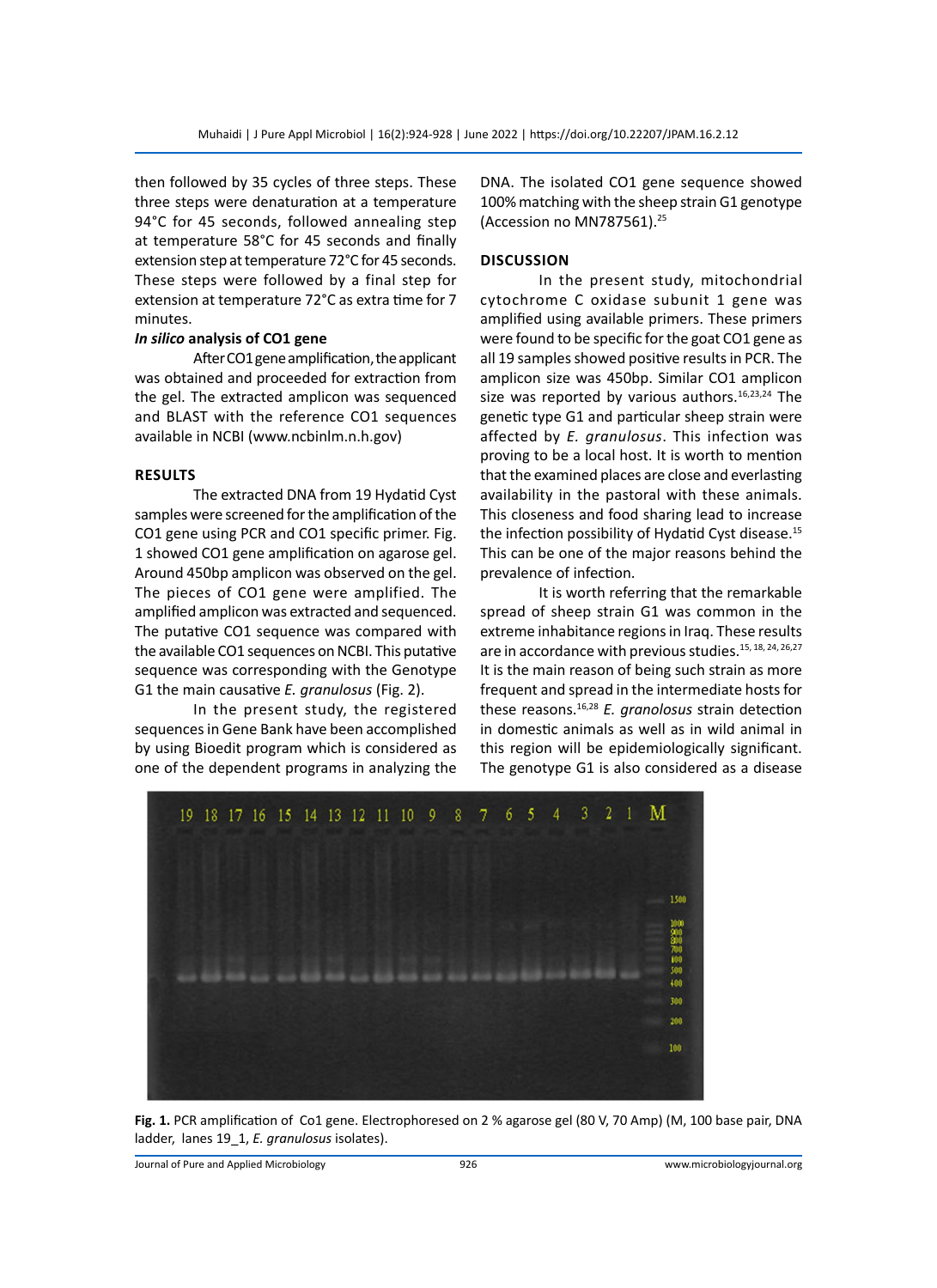| (Scores)                     |      | (Expects) | (Identity)                                                                    | (Gap)        | (Strands) |
|------------------------------|------|-----------|-------------------------------------------------------------------------------|--------------|-----------|
| 726 bits(393)<br>Query<br>60 | 1    | 0.0       | 393/393(100%)<br>ATTAGTCATATTTGTTTGAGTATTAGTGCTAATTTTGATGTGTTTGGGTTCTATGGGTTG | $0/393(0\%)$ | Plus/Plus |
| Sbjct<br>819                 | 760  |           | ATTAGTCATATTTGTTTGAGTATTAGTGCTAATTTTGATGTTTTGGGTTCTATGGGTTG                   |              |           |
| Query<br>120                 | 61   |           | TTGTTTGCTATGTTTTCTATAGTGTGTTTGGGTAGCAGGGTTTGGGGTCATCATATGTTT                  |              |           |
| Sbjet<br>879                 | 820  |           | TTGTTTGCTATGTTTTCTATAGTGTGTTTGGGTAGCAGGGTTTGGGGTCATCATATGTTT                  |              |           |
| Query<br>180                 | 121  |           | ACTGTTGGGTTGGATGTGAAGACGGCTGTTTTTTTAGCTCTGTTACTATGATTATAGGG                   |              |           |
| Sbjet<br>939                 | 880  |           | ACTGTTGGGTTGGATGTGAAGACGGCTGTTTTTTTAGCTCTGTTACTATGATTATAGGG                   |              |           |
| Query<br>240                 | 181  |           | GTTCCTACTGGTATAAAGGTGTTTACTTGGTTATATATGTTGTTGAATTCGAGTGTTAAT                  |              |           |
| Sbjct<br>999                 | 940  |           |                                                                               |              |           |
| Query<br>300                 | 241  |           | GTTAGTGATCCGGTTTTGTGATGGGTTGTTTCTTTTATAGTGTTGTTACGTTTGGTGGGGA                 |              |           |
| Sbjct<br>1059                | 1000 |           | GTTAGTGATCCGGTTTTGTGATGGGTTGTTTCTTTTATAGTGTTGTTACGTTTACGTTGGGGGA              |              |           |
| Query<br>360                 | 301  |           | GTTACGGGTATAGTTTTGTCTGCTTGTGTGTTAGATAATATTTTGCATGATACTTGGTTT                  |              |           |
| Sbjet<br>1119                | 1060 |           | GTTACGGGTATAGTTTTGTCTGCTTGTGTGTTAGATAATATTTTGCATGATACTTGGTTT                  |              |           |
| Query                        | 361  |           | GTGGTGGCTCATTTTCATTATGTTATGTCGTTA<br>,,,,,,,,,,,,,,,,,,,,,,,,,,,,,,,,,        | 393          |           |
| Sbict                        | 1120 |           | <b>GTGGTGGCTCATTTTCATTATGTTATGTCGTTA</b>                                      | 1152         |           |

Muhaidi | J Pure Appl Microbiol | 16(2):924-928 | June 2022 | https://doi.org/10.22207/JPAM.16.2.12

**Fig. 2.** Mitochondrial cytochrome C oxidase subunit 1 gene alignment of *Echinococcus granulosus,* by utilizing Gene bank.

that infects the other intermediate hosts such as goats.29,30 From the aforementioned, the genotype G1 is considered as the most frequent type and the most effective strain in the Iraqi goats. In the present study, all 19 samples showed presence of genotype G1 i.e. CO1 gene, is a particular for sheep strain.

#### **Acknowledgments**

I would like to express my heartfelt thanks to Dr. Ayad Hammood for English editing of the manuscript and my heartfelt thanks to veterinarian (Ass. Professor Dr. Mohammed A, Hammed) for helping me diagnose the samples.

#### **Funding**

None.

## **Data Availability**

All datasets generated or analyzed during this study are included in the manuscript

#### **Ethics Statement**

Not applicable.

#### **References**

- 1. Thompson RC. The taxonomy, phylogeny and transmission of Echinococcus. *Exp Parasitol.* 2008 ;119(4): 439-446. doi: 10.1016/j.exppara.2008.04.016
- 2. Altintas N, M Oztatlici, Unver A, Sakarya A. Molecular analysis of cattle isolates of Echinococcus granulosus in manisa province of Turkey. *Kafkas Univ Vet Fak Derg.*  2013;19(3): 455-459.
- 3. Fasihi HM, Hobbs RP, Adams PJ, Mobedi I., Morgan-Ryan UM, Thompson RCA. Molecular and morphological characterization of *Echinococcus granulosus* of human and animal origin in Iran. *Parasitolo*. 2002; 125(4): 367- 373. doi: 10.1017/S0031182002002172